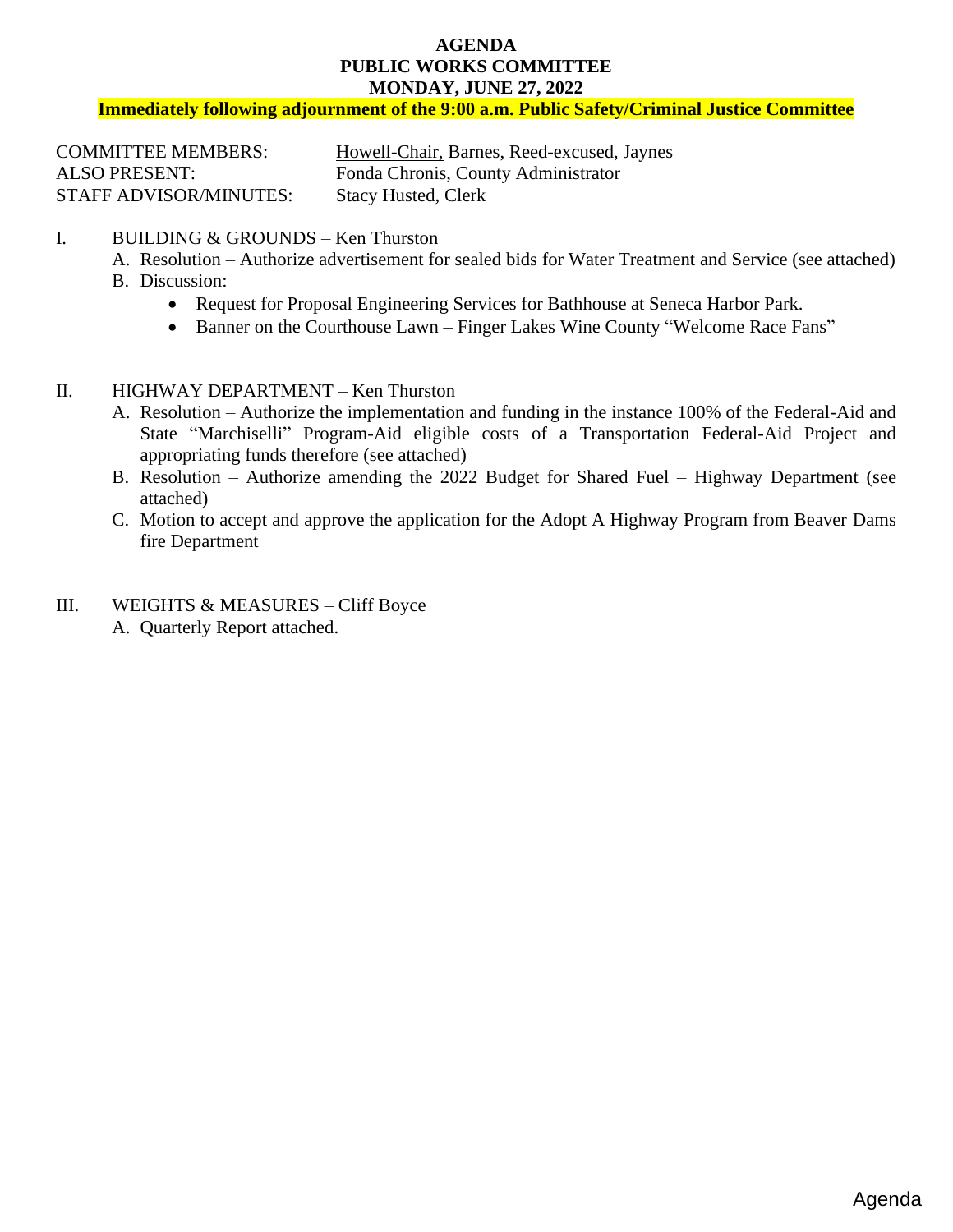## <span id="page-1-0"></span>RE: AUTHORIZE ADVERTISEMENT FOR SEALED BIDS FOR WATER TREATMENT AND SERVICE – BUILDINGS AND GROUNDS DEPARTMENT

WHEREAS, the Water Treatment and Service contract expires December 31, 2022.

NOW, THEREFORE, BE IT RESOLVED, that the Buildings & Grounds Department under the leadershipof the Highway Superintendent be authorized to advertise for the Water Treatment and Service Bids for a term of January 1, 2023 through December 31, 2026, and

BE IT FURTHER RESOLVED, that the Clerk of the Legislature will receive bids to be opened publicly with an award made at a future Meeting of the Legislature.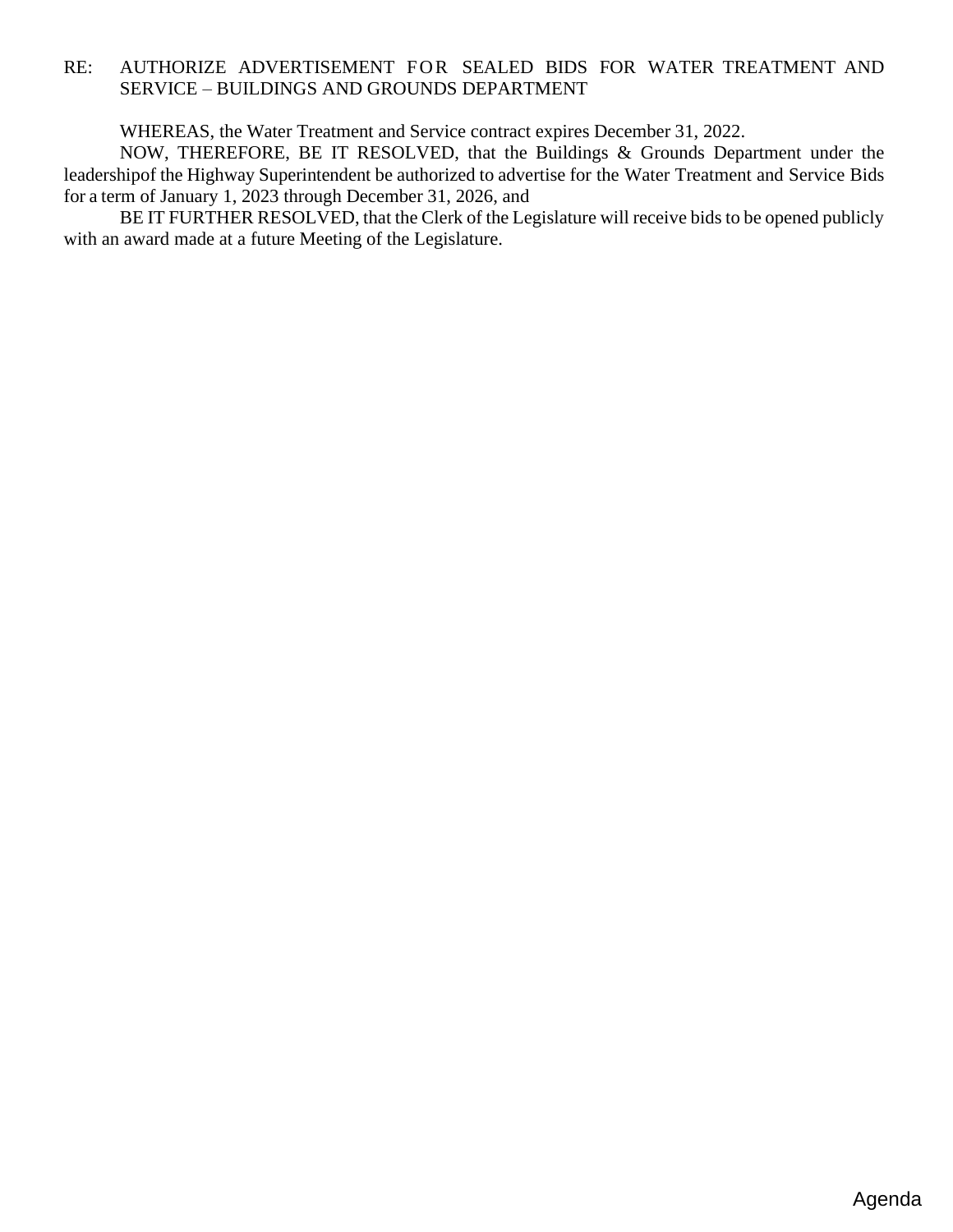# <span id="page-2-0"></span>RE: AUTHORIZING THE IMPLEMENTATION AND FUNDING IN THE INSTANCE 100% OF THE FEDERAL-AID AND STATE "MARCHISELLI" PROGRAM-AID ELIGIBLE COSTS, OF A TRANSPORTATION FEDERAL-AID PROJECT AND APPROPRIATING FUNDS THEREFORE – HIGHWAY DEPARTMENT

WHEREAS, a Project for the Bridge Replacement (BIN 3332620) CR 16 over Tributary to Meads Creek, Town of Orange, Schuyler County P.I.N. 6755.57 (the Project") is eligible for funding under Title 23 U.S. Code, as amended, that calls for the apportionment of the costs such program to be borne at the ratio of 80% Federal funds and 20% non-federal funds, and

WHEREAS, the County of Schuyler desires to advance the Project by making a commitment of 100% of the non-federal share of the costs of the Bridge Replacement (BIN 3332620) CR 16 over Tributary to Meads Creek, Town of Orange, Schuyler County.

NOW, THEREFORE, BE IT RESOLVED, the Schuyler County Legislative Board, duly convened does hereby approves the above-subject project, and

BE IT FURTHER RESOLVED, the Schuyler County Legislative Board hereby authorizes the County of Schuyler to pay in the first instance 100% of the federal and non-federal share of the cost of Design and Right of Way Incidentals phase work for the Project or portions thereof, and

BE IT FURTHER RESOLVED, that the sum of \$277,000 is hereby appropriated from 2022 budget 002.5020.0401 and made available to cover the cost of participation in the above phase of the Project, and

BE IT FURTHER RESOLVED, that in the event the full federal and non-federal share costs of the project exceeds the amount appropriated above, the County of Schuyler shall convene as soon as possible to appropriate said excess amount immediately upon the notification by the New York State Department of Transportation thereof, and

BE IT FURTHER RESOLVED, that the Chairperson of the Schuyler County Legislative Board be and is hereby authorized to execute all necessary Agreements on behalf of the County of Schuyler with the New York State Department of Transportation in connection with the advancement or approval of the Project and providing for the administration of the Project and the municipality's first instance funding of project costs and permanent funding of the local share of federal-aid and state-aid eligible Project costs and all Project costs within appropriations therefore that are not so eligible, and

BE IT FURTHER RESOLVED, that the Highway Superintendent is authorized to sign the certification and reimbursements requests, and

BE IT FURTHER RESOLVED, that a certified copy of this resolution be filed with the New York State Commissioner of Transportation by attaching it to any necessary Agreement in connection with the Project, and BE IT FURTHER RESOLVED, this Resolution shall take effect immediately.

Agenda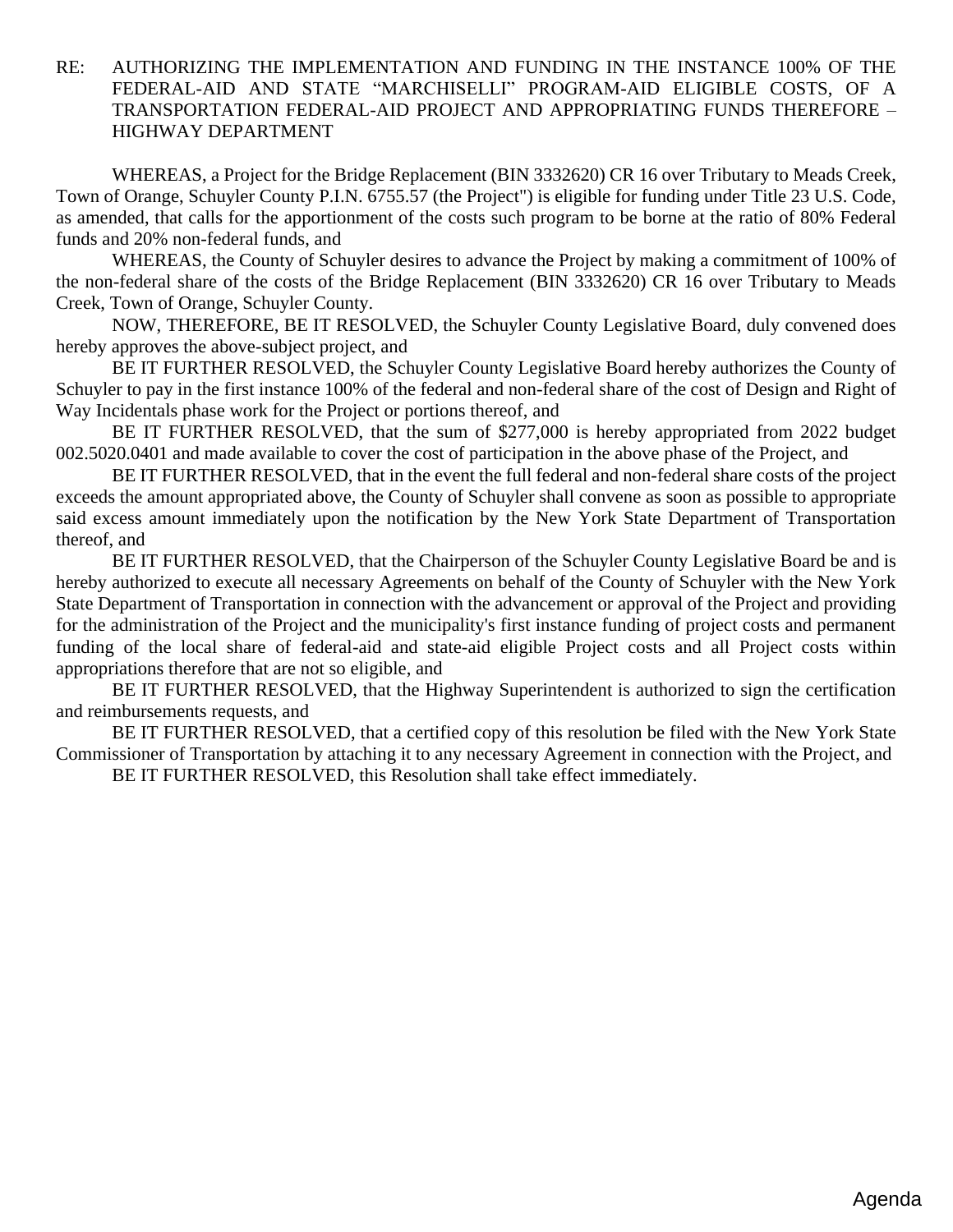#### <span id="page-3-0"></span>RE: AUTHORIZE AMENDING THE 2022 BUDGET FOR SHARED FUEL – HIGHWAY

WHEREAS, due to the rising cost of fuel, the shared fuel account is underfunded. NOW, THEREFORE, BE IT RESOLVED, that the Schuyler County Treasurer is hereby authorized to amend the 2022 Budget as follows:

| AMOUNT        | ACCOUNT NO.   | <b>DESCRIPTION</b>          |
|---------------|---------------|-----------------------------|
| $+$ \$225,000 | 003.5131.0526 | Diesel Fuel, Gasoline, etc. |
| $+$ \$225,000 | 003.0003.2300 | <b>Shared Fuel</b>          |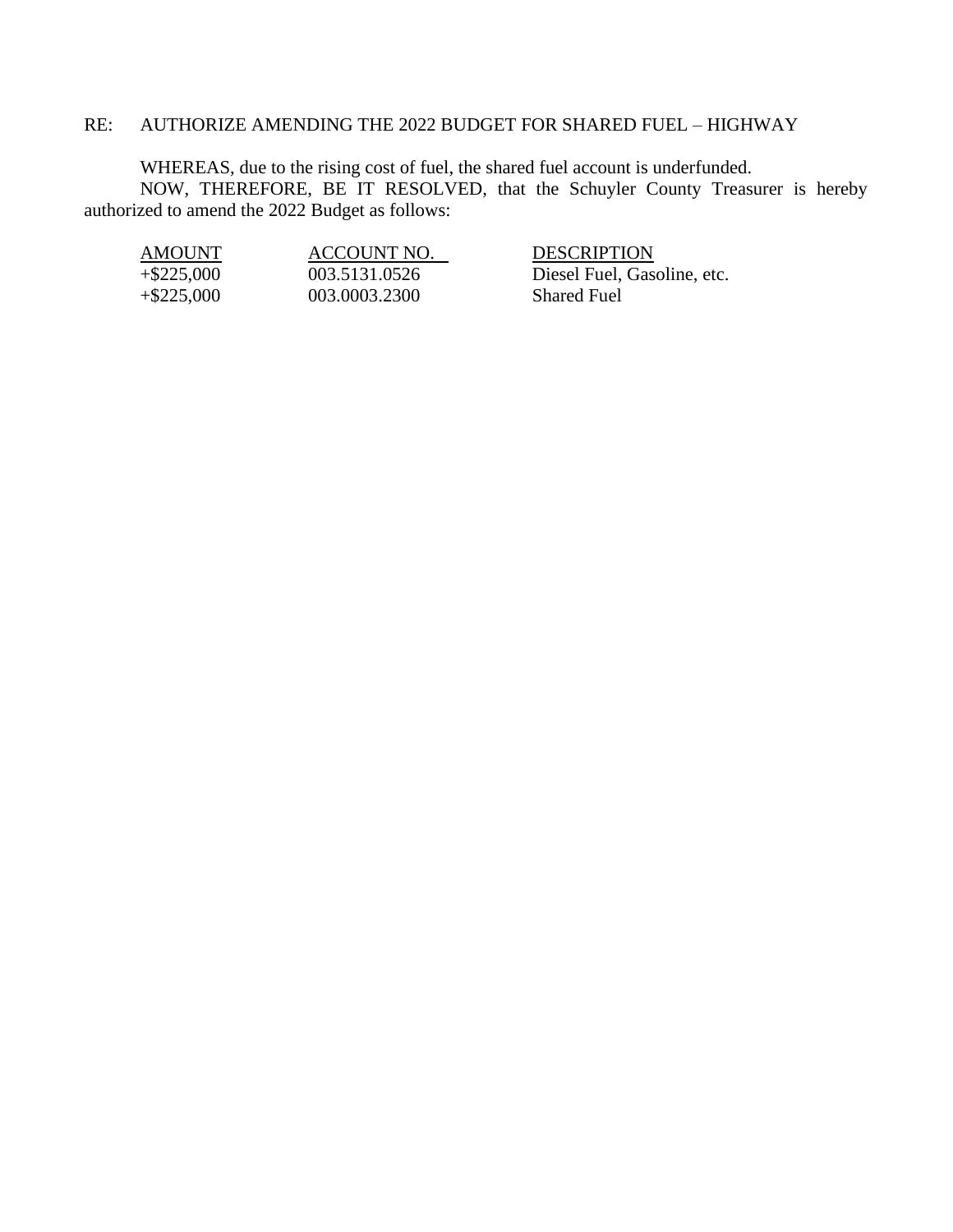<span id="page-4-0"></span>

| SCHUYLER County Weights & Measures Department Quarterly Report |                                                               |                                 |                                     |                         |                         |               |                       |                 |                  |                    |                                                                    |
|----------------------------------------------------------------|---------------------------------------------------------------|---------------------------------|-------------------------------------|-------------------------|-------------------------|---------------|-----------------------|-----------------|------------------|--------------------|--------------------------------------------------------------------|
| Last<br>Inspection Company                                     |                                                               | <b>Establishment</b>            | <b>Device</b>                       | Quantity                | Number Correct          | Incorrect (+) | จ<br><b>Incorrect</b> | Incorrect-other | Incorrect-visual |                    | is its<br>berical<br>Device Type                                   |
| 4/5/2022                                                       | Linda's Gas Express-Citgo                                     | Gas Station Store Device-Misc.  |                                     | $\overline{\mathbf{c}}$ | $\overline{c}$          |               |                       |                 |                  | $\mathbf{1}$       | console                                                            |
| 4/5/2022                                                       | Linda's Gas Express-Citgo Gas Station Store   Petr. Pumps     |                                 |                                     | $\overline{c}$          | $\overline{2}$          |               |                       |                 |                  |                    | $x$ 2 diesel, 1&3                                                  |
| 4/5/2022                                                       | Linda's Gas Express-Citgo   Gas Station Store   Timing Device |                                 |                                     | $\pmb{0}$               | $\mathbf 0$             |               |                       |                 |                  |                    | x air, free air                                                    |
| 4/5/2022                                                       | Linda's Gas Express-Citgo                                     | Gas Station Store   Petr. Pumps |                                     | 8                       | 8                       |               |                       |                 |                  |                    | $x$ 8 gas, 1-4                                                     |
| 4/5/2022                                                       | Seneca Valley Farms                                           | Farm/Produce                    | Milk Tank                           | $\mathbf{1}$            | $\mathbf{1}$            |               |                       |                 |                  |                    | 1 Milk Tank Recheck-3000gall                                       |
| 4/6/2022                                                       | Seneca Valley Farms                                           | Farm/Produce                    | Milk Tank                           | 1                       | $\mathbf{1}$            |               |                       |                 |                  |                    | 1 Milk Tank Recheck-5000gall                                       |
| 4/12/2022                                                      | Suite Kote                                                    | Asphalt/Salvage                 | <b>Vehicle Scale</b>                | 1                       | $\mathbf{1}$            |               |                       |                 |                  |                    | 1 140000 lb., weights by Pro-tech                                  |
| 4/12/2022                                                      | Suite Kote                                                    | Asphalt/Salvage                 | Misc. Scale                         | $\pmb{0}$               | $\mathbf 0$             |               |                       |                 |                  |                    | x   Indicator, Avery Weigh-Tronx, ZM405-SD3                        |
| 4/18/2022                                                      | Petroleum Quality Samples                                     |                                 |                                     | $\mathbf 0$             | $\mathbf 0$             |               |                       |                 |                  |                    | 5 12 fuel samples                                                  |
| 5/26/2022                                                      | Cargill Salt                                                  |                                 | Proc/Ware/Manuf. Hopper/Batch Scale | $\mathbf{1}$            | $\mathbf{1}$            |               |                       |                 |                  |                    | 1 5000x1, Mettler-Toledo, Bulk Hopper Scale                        |
| 5/26/2022                                                      | Cargill Salt                                                  | Proc/Ware/Manuf. Misc. Scale    |                                     | $\mathbf 0$             | $\mathbf 0$             |               |                       |                 |                  |                    | x Display, Mettler Toledo, IND570                                  |
| 5/26/2022                                                      | Cargill Salt                                                  |                                 | Proc/Ware/Manuf. Hopper/Batch Scale | $\mathbf{1}$            | $\mathbf{1}$            |               |                       |                 |                  |                    | x 2600x2, Mettler-Toledo, Mini Bulk Platform                       |
| 5/26/2022                                                      | Cargill Salt                                                  | Proc/Ware/Manuf. Misc. Scale    |                                     | $\mathbf 0$             | $\mathbf 0$             |               |                       |                 |                  |                    | x Display, Mettler Toldedo, Lynx                                   |
| 5/26/2022                                                      | Cargill Salt                                                  |                                 | Proc/Ware/Manuf. Hopper/Batch Scale | $\mathbf{1}$            |                         |               | $\mathbf{1}$          |                 |                  |                    | x 5000x1, Flake Mini Bulk                                          |
| 5/26/2022                                                      | Cargill Salt                                                  | Proc/Ware/Manuf. Misc. Scale    |                                     | 0                       | $\boldsymbol{0}$        |               |                       |                 |                  |                    | x Display, Ricelake 880-2A                                         |
| 5/26/2022                                                      | Cargill Salt                                                  |                                 | Proc/Ware/Manuf. Hopper/Batch Scale | $\mathbf{1}$            | $\mathbf{1}$            |               |                       |                 |                  |                    | x 2500x0.5, Flake Manual Mini Bulk                                 |
| 5/26/2022                                                      | Cargill Salt                                                  | Proc/Ware/Manuf. Misc. Scale    |                                     | 0                       | $\mathbf 0$             |               |                       |                 |                  |                    | x Display, Fairbanks FB1100-2                                      |
| 5/27/2022                                                      | Specc's Chocolates & Gifts   candy/nuts                       |                                 | Misc. Scale                         | $\overline{\mathbf{c}}$ | $\overline{\mathbf{c}}$ |               |                       |                 |                  |                    | 1 CAS, SW10, 10x0.005                                              |
| 6/1/2022                                                       | Hanson Sand & Gravel                                          | Proc/Ware/Manuf. Vehicle Scale  |                                     | 1                       | $\mathbf{1}$            |               |                       |                 |                  | $\mathbf{1}$       | 140000x20, weights by Gerhart                                      |
| 6/1/2022                                                       | Hanson Sand & Gravel                                          | Proc/Ware/Manuf.                | Misc. Scale                         | 0                       | $\mathbf 0$             |               |                       |                 |                  |                    | x Auxiliary Scale Display                                          |
| 6/1/2022                                                       | Hanson Sand & Gravel                                          | Proc/Ware/Manuf.                | Misc. Scale                         | 0                       | $\mathbf 0$             |               |                       |                 |                  |                    | x Display, Ricelake IQ(plus)810                                    |
| 6/14/2022                                                      | Birdskog Farm                                                 | Farm/Produce                    | Misc. Scale                         | 1                       | $\mathbf{1}$            |               |                       |                 | $\mathbf{1}$     |                    | 1   UWE, ADM-10, 60x0.02                                           |
|                                                                | 6/14/2022   Finger Lakes Organics                             | feed & fertilizer               | Comp.Scale                          | 1                       | $\mathbf{1}$            |               |                       |                 |                  |                    | 1 0-60 lb, 60x0.02, Transcell Technology                           |
|                                                                | 6/14/2022   Kurtz Enterprize                                  | other-propane                   | <b>Platform Scale</b>               | $\mathbf{1}$            | $\mathbf{1}$            |               |                       |                 |                  | $\mathbf{1}$       | Cardinal-Detecto, 854F100P, 100x0.5lbs                             |
|                                                                | 6/14/2022   Kurtz Enterprize                                  | other-propane                   | Weights-other                       | $\mathbf{1}$            | $\mathbf{1}$            |               |                       |                 |                  | $\mathsf{x}$       | Set: 100,100,200,500                                               |
|                                                                | 6/14/2022 Mangus Farms                                        | Farm/Produce                    | Comp.Scale                          | $\mathbf{1}$            | $\mathbf{1}$            |               |                       |                 | $\mathbf{1}$     | $\mathbf{1}$       | Globe, GS30, 30x0.01                                               |
|                                                                | 6/14/2022 Silver Queen Farms                                  | Farm/Produce                    | Comp.Scale                          | $\mathbf{1}$            | $\mathbf{1}$            |               |                       |                 | $\mathbf{1}$     | $\mathbf{1}$       | Torrey - PC, 40x0.005 lb                                           |
| 6/14/2022                                                      | Silver Queen Farms                                            | Farm/Produce                    | comp,Scale                          | 0                       | $\mathbf 0$             |               |                       |                 |                  | $\mathsf{x}$       | Globe, GS30, 30x0.01 (not in 2020)                                 |
| 6/14/2022                                                      | Stillman's Greenhouse                                         | Hardware                        | Misc. Scale                         | $\mathbf{1}$            | $\mathbf{1}$            |               |                       |                 |                  | $\mathbf{1}$       | Chatillion, 20x 0.5oz, model 027/A                                 |
|                                                                | 6/14/2022 Sunset View Creamery                                | Food Store/Deli                 | Comp Scale                          | $\mathbf{1}$            | $\mathbf{1}$            |               |                       |                 | $\mathbf{1}$     | $\mathbf{1}$       | CAS, S2000jr, 0-30x0.01, 30-60x0.02                                |
|                                                                | 6/14/2022 Sunset View Creamery                                | Food Store/Deli                 | Comp Scale                          | $\mathbf{1}$            | $\mathbf{1}$            |               |                       |                 | $\mathbf{1}$     | $\pmb{\mathsf{x}}$ | Globe, GS130, 30x0.01                                              |
|                                                                | 6/14/2022 Wixom Farm                                          | Farm/Produce                    | Comp.Scale                          | 1 <sup>1</sup>          | $\mathbf{1}$            |               |                       |                 |                  |                    | 1   1 Globe, GS30, 30x0.01                                         |
| 6/14/2022                                                      | Wolftree Farms                                                | Farm/Produce                    | Comp.Scale                          | $\mathbf{1}$            | $\mathbf{1}$            |               |                       |                 |                  | $\mathbf{1}$       | Torrey, L-PC, 40L, 40x0.01                                         |
|                                                                |                                                               |                                 |                                     |                         | 33 32 0                 |               |                       | $1 \mid 0$      |                  | $6 \mid 21$        |                                                                    |
|                                                                |                                                               |                                 |                                     |                         |                         |               |                       |                 |                  |                    |                                                                    |
|                                                                | YTD Tests Completed (404 total devices in Schuyler County)    |                                 |                                     |                         |                         |               |                       |                 |                  |                    | YTD Tests Completed (2582 total devices in Chemung/Yates/Schuyler) |
|                                                                | Actual:                                                       | 176                             |                                     |                         |                         |               |                       |                 |                  |                    | Actual:<br>1464                                                    |
|                                                                | Target                                                        | 186                             |                                     |                         |                         |               |                       |                 |                  |                    | 1192<br>Target:                                                    |